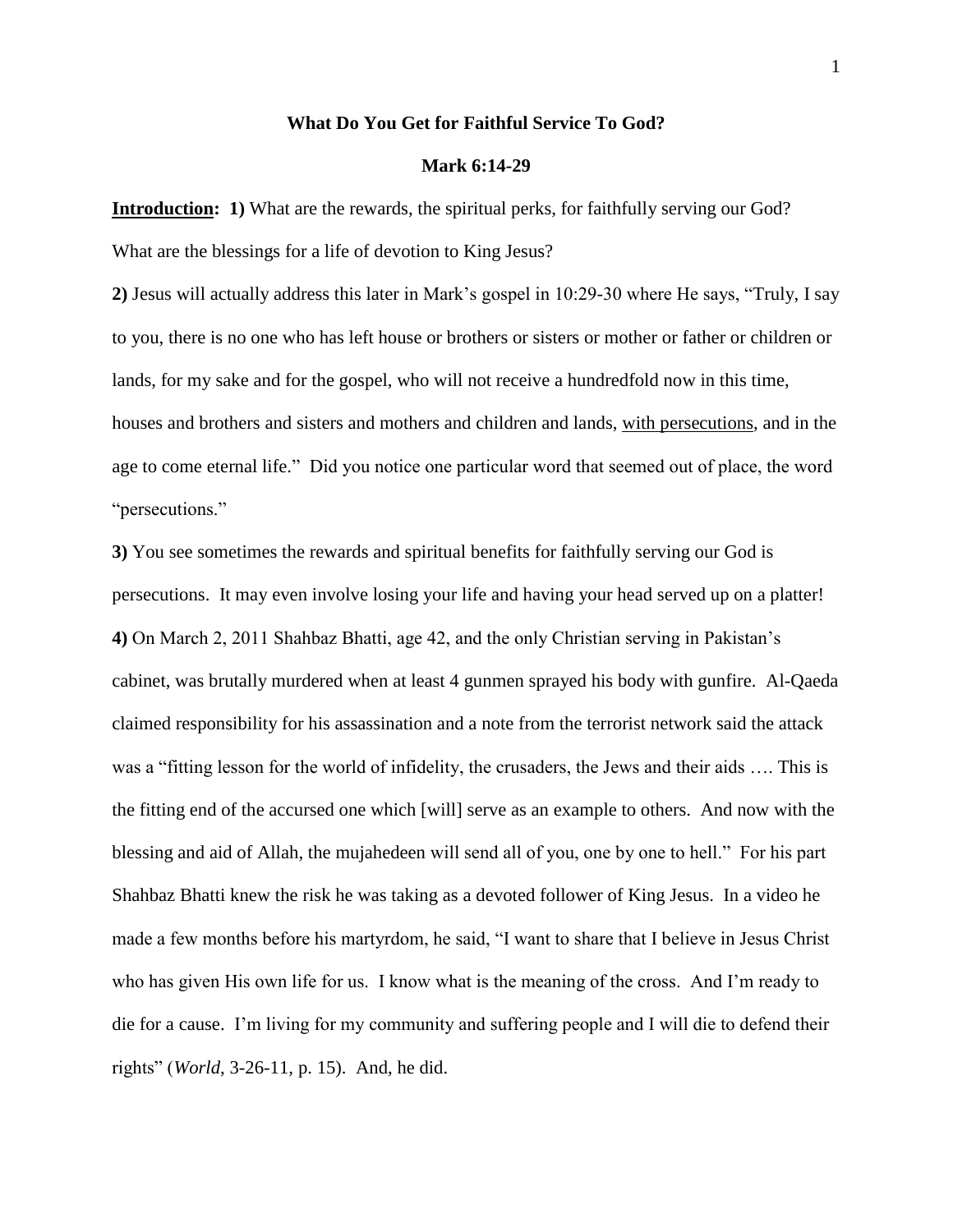**5)** Yes, you may lose your life for faithfully serving King Jesus. You may actually lose your head as John the Baptist found out.

**6)** Mark 6:14-29 is something of a parenthesis and flashback that records the imprisonment and execution of John the Baptist. Interestingly only 2 passages in Mark are not about Jesus, and both are about John (cf. also 1:2-8). John is the forerunner of Jesus" message and ministry. He is also the forerunner of his death. Mark"s account of John"s death is significantly longer than the parallel accounts in Matthew 14:1-12 and Luke 9:7-9. Jesus has just warned the 12 apostles that their preaching would not always be welcomed. If there were any doubts about this, the brief ministry and end of John the Baptist would leave little, if any, doubts. The cost of discipleship is great indeed.

**Transition:** There are a number of valuable lessons we can learn from this tragic miscarriage of justice, a tragedy that will in many ways foreshadow the miscarriage of justice experienced by our Savior when He was put to death and executed on the cross. In both cases cowardly men capitulated to pressure and put to death God"s man.

When you faithfully serve our God:

#### **I. Expect that some will fear you. 6:14-16**

When a man or woman of God is doing the work of God we can anticipate a variety of responses. Some may praise us for our good works. Jesus said in the Sermon on the Mount in Matthew 5:16, "let your light shine before others, so that they may see your good works and give glory to your Father who is in heaven." Others may oppose and reject you (6:11). And still others may actually fear you, not liking what you say or do, but being unable to deny that it is God who is at work in you. This was the reaction of a man Mark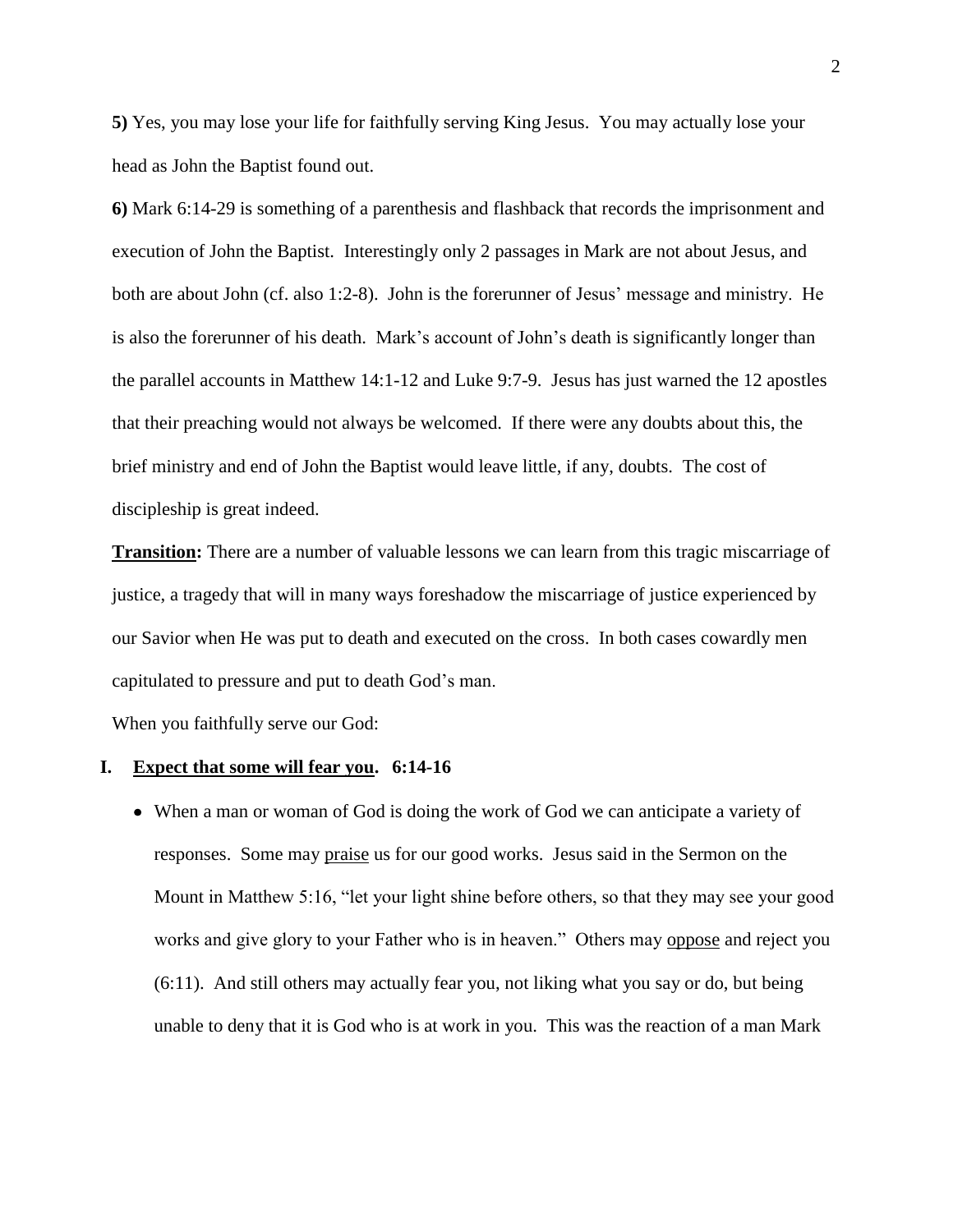sarcastically refers to as "King Herod," a title Herod demanded from the locals but never received from Rome.

- The King Herod of 6:14 was actually no king at all. He was Herod Antipas, a tetrarch or ruler of ¼ of his father Herod the Great"s kingdom which he received when his father died in 4 B.C. He ruled over Galilee and Perea until A.D. 39. Antipas had requested the title of King from Emperor Augustus and was soundly turned down. Interesting, his nephew Herod Agrippa received the title of king form Caligula in A.D. 37. Antipas' adulterous wife Herodias became jealous and egged on her husband to request again the title for himself. This ultimately played into his dismissal and exile.
- No wonder this wicked, hen-pecked politician did not know what to do with a man like John. He feared him (v. 16) and he was "greatly perplexed" (*NIV*, "puzzled") by him. **Transition:** How do we respond if we find ourselves in such a mess of confusion and intrigue?

# **1) Let your good works honor you. 6:14-15**

- $\bullet$  Herod had heard of the ministry of Jesus and the 12 (v. 14), specifically "Jesus" name had become known." Again, their miraculous works were not denied. Neither did they lead to faith in the case of Herod and his family.
- Perhaps he called an emergency cabinet meeting or took a poll. Three options were  $\bullet$ quickly put on the table concerning the buzz about this new prophet (remember this is a flashback) named Jesus: 1) It is John the Baptist raised from the dead; 2) He is Elijah; 3) He is a prophet like those of old.
- Preaching and doing the work of the kingdom caused serious jitters in Herod"s court  $\bullet$ and kingdom. Like Jesus" hometown of Nazareth, Herod wondered at the source of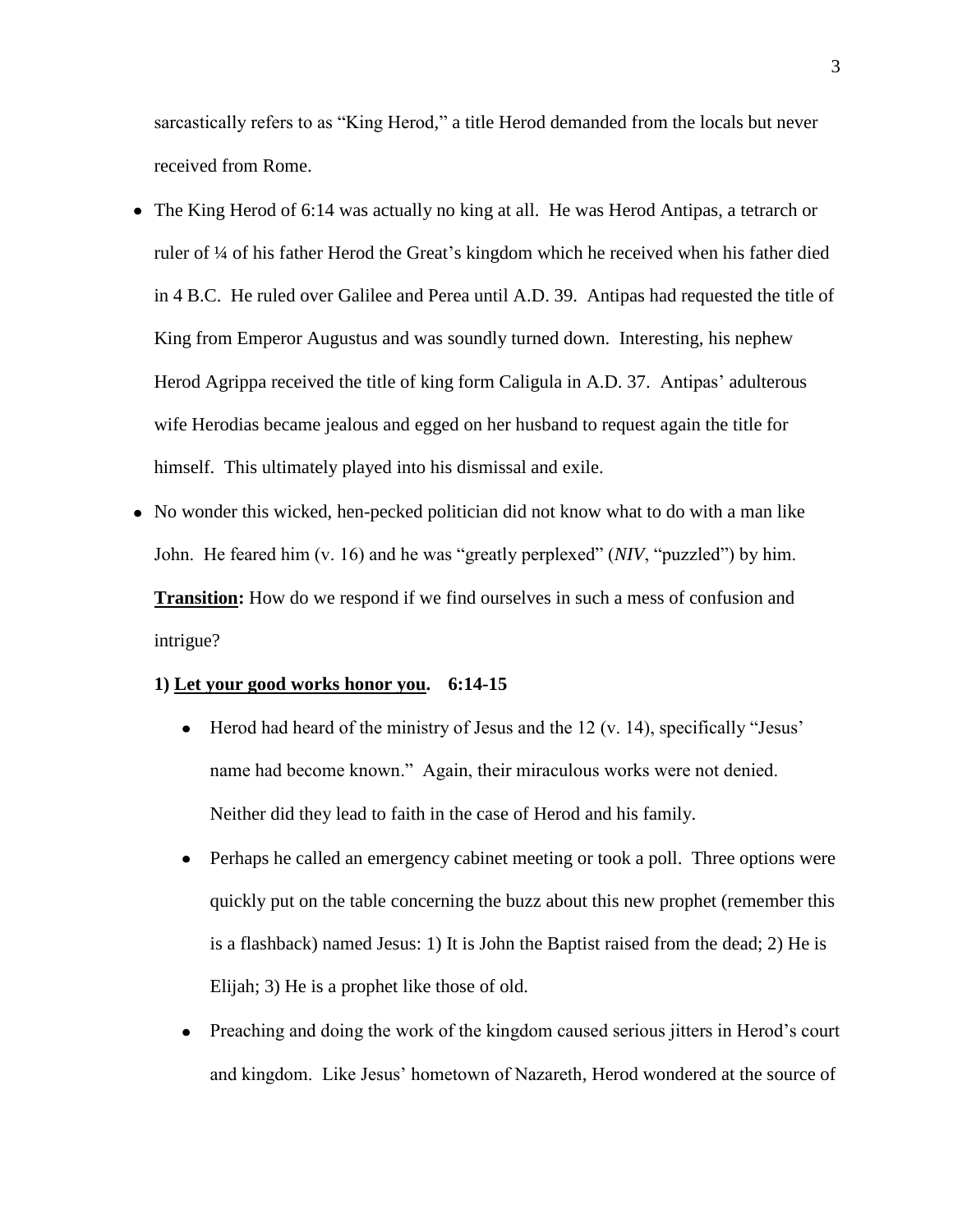his "miraculous powers." And, his conclusion comes closer to the truth than those drawn by the Nazarenes. Still, it was inadequate.

Jesus, John, the 12, Elijah, the prophets all allowed their good works to honor them.  $\bullet$ So evident where they that even their enemies could not deny them.

#### **2) Let your good works haunt them. 6:16**

- Popular opinion had narrowed the actions of the identity of Jesus to 3: John, Elijah (cf. Mal 3:1; 4:5-6; Mark 1:2-3), or a prophet. The latter was the generally held opinion of the common people. He must be a prophet Not so with Herod. Why? Verse 16 explains the reason. (Read).
- Herod was convinced and haunted that Jesus was John the Baptist raised from the  $\bullet$ dead whom we are now informed in Mark was executed by beheading by Herod. This miracle child born to a priest named Zacharias and his wife Elizabeth in their old age (Luke 1:5-56), who was uniquely called by God from his mother"s womb, and whom Jesus said was the greatest man who ever lived (Matt 11:11), Herod had wickedly put to death. And, it haunted him!
- John was a man of great courage and moral fiber. Herod was not.  $\bullet$ John was a man who loved God and boldly proclaimed His Word. Herod was not. John denounced sin wherever he saw it and called people to repentance and a radical change in life. Herod would do neither and in the end murdered an innocent man and God's prophet. And, it haunted him, and rightly so. John's blood was on his hands.
- We need not defend ourselves if we walk with God privately and publicly. We  $\bullet$ need never utilize the methods of violence and coercion as we represent King Jesus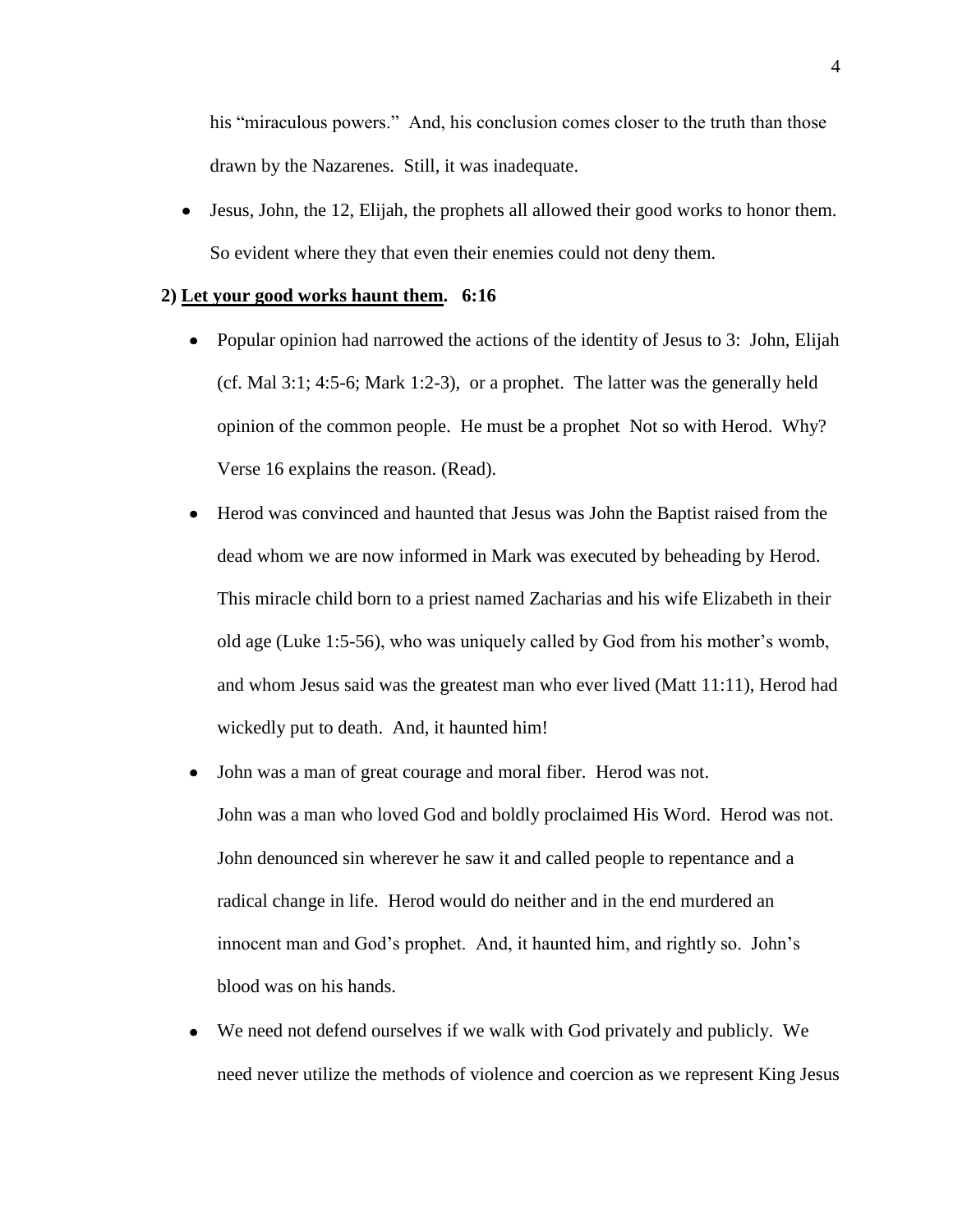and extend His kingdom. Our good works will honor us before men, and our good works will haunt those who oppose us, if not now, then in eternity.

# **II. Expect that some will try to stop you. 6:17-20**

- We now move into the lurid events that led to the execution of God"s man named John. It is an all too familiar story of sex, power, pride, lust and revenge. Herod may have been weak and paranoid. His wife Herodias, on the other hand, was conniving and ruthless. She would stop at nothing to get her way, even if it meant prostituting her daughter and taking the life of the man of God.
- The events that now unfold are lurid, seedy and slimy. Jerry Springer, Jersey Shore, All My Children and Modern Family have nothing on this  $1<sup>st</sup>$  century zoo of a family. Divorce, adultery, incest, drunkenness, striptease dancing and murder characterized the Herod"s.
- "Sin on steroids" might be a good way to describe these misfits.
- And, in all of this you see a man consumed with a guilty conscience that will continue to haunt him for not doing the right thing.

## **1) Guilt will drive some to oppose you. 6:17-18, 20**

- The gist of this bizarre situation is summarized very brief in v. 17. Here are the details: Herod Antipas had met his niece, yes his niece, Herodias (they were not creative in name choices back then) in Rome. At the time she was married to his half-brother Herod Philip making her also his sister-in-law. Are we confused yet? He evidently seduced her (or she him!), she left her husband, and they married. This, of course, was a clear act of adultery.
	- Herodias divorced Philip and that caused trouble.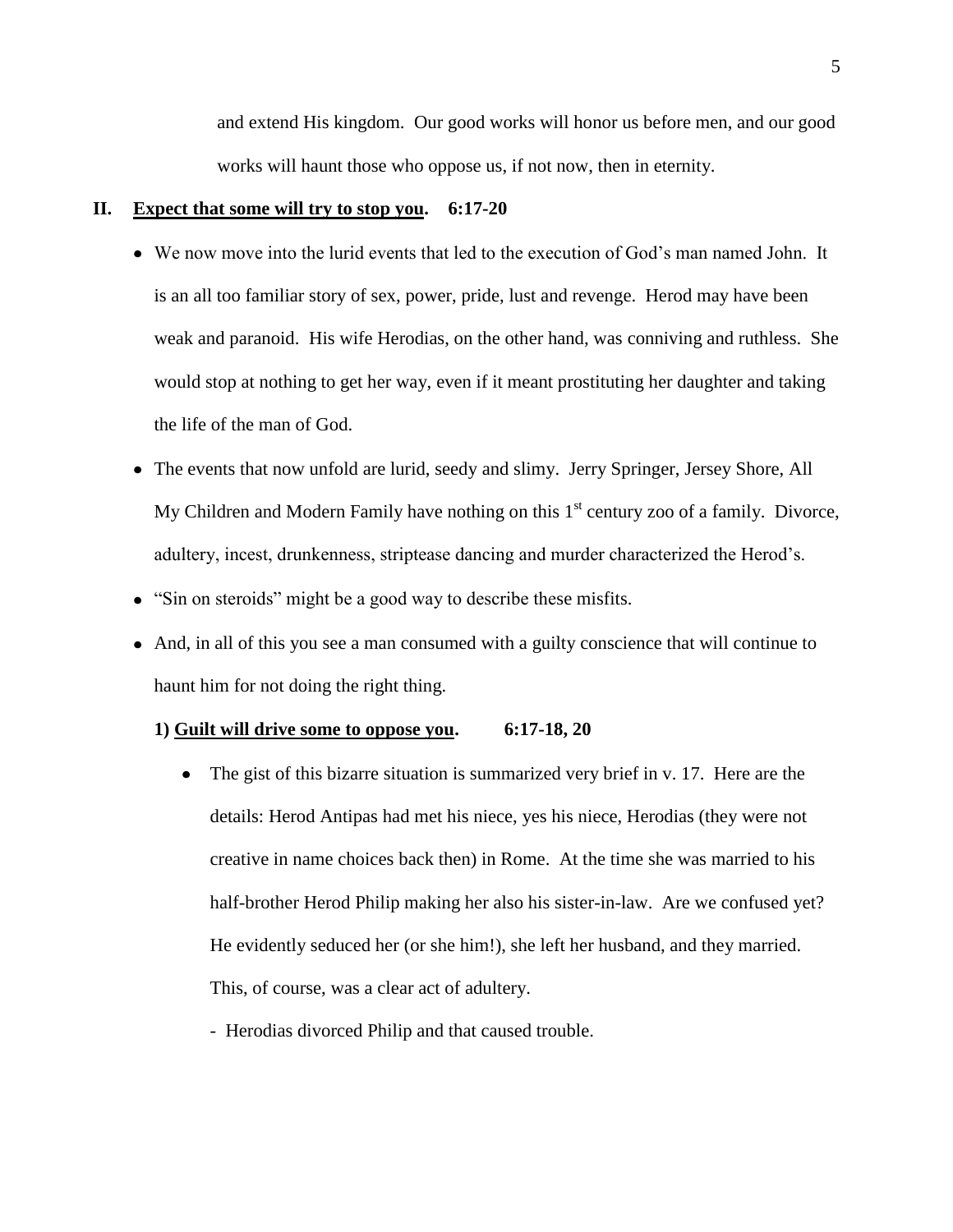- Further, Antipas divorced his first wife, the daughter of Aretas IV, ruler of neighboring Nabataea, and this caused trouble. It became an occasion for political tension, turmoil and eventually war, a very costly one for Antipas.

- Add to this Leviticus 18:16 which says, "You shall not uncover the nakedness of  $\bullet$ your brother's wife; it is your brother's nakedness." And Leviticus 20:21 which says "If a man takes his brother's wife, it is impurity. He has uncovered his brother's nakedness; they shall be childless," and you have a sinful situation that demands the man of God to speak. And John did (v. 18). Repeatedly!
- Verse 18 indicates that John said this more than once. "He had been saying." This  $\bullet$ prophetic pronouncement greatly offended this  $1<sup>st</sup>$  century Jezebel (v. 19). And, it caused problems for her weakling husband with the woman he now slept with! So Herod had John arrested and imprisoned. Still, Herod knew in his heart John was right. Verse 20 is amazing if you think about it: 1) Herod feared John; 2) he knew he was a righteous (*dikaion*) and holy (*hagion*) man; 3) he kept him safe; 4) he kept hearing (listening) to him; 5) he was greatly perplexed (was in distress, anxious, puzzled and disturbed); 6) he heard him gladly.
- John had no fear of the powerful and influential, and he boldly confronts them in  $\bullet$ their sin. Herod, in contrast, feared and was fascinated with John. He found a strange attraction in his preaching. Still, though he could not help but listen, he was too weak and sinful to obey John"s message. He just did not know what to do with John. Unfortunately his Jezebel knew exactly what she wanted.

#### **2) Hatred will drive others to oppose you. 6:19**

The disposition of Herodias is succinct and to the point: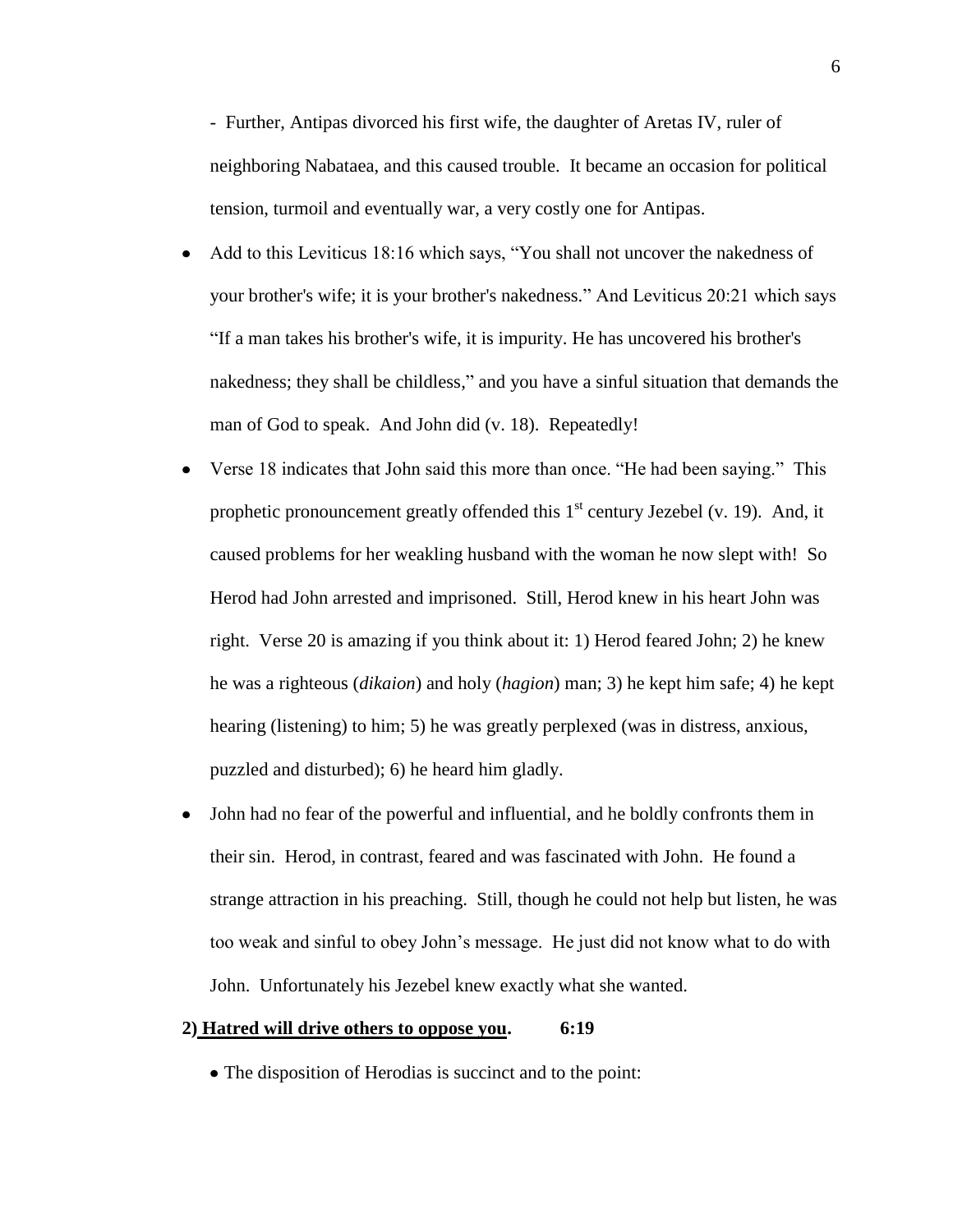- 1) She "had a grudge against" John the Baptist. The word grudge means "to have it in for someone."
- 2) She "wanted to put him to death."
- 3) "But, she could not" and v. 20 explains why. Her weak husband kept him safe in prison. Any assassination plan would have to be put on hold.

T. W. Manson says it so well, "Herodias felt that the only place where her marriage-certificate could safely be written was on the back of the deathwarrant of John the Baptist" (Edwards, 1861). He was safe in prison, but all she needed was an opportune moment and she was willing to wait until it presented itself.

Our text provides an insightful contrast between John the Baptist and Herod

| <b>John the Baptist</b>      | <b>Herod Antipas</b>        |
|------------------------------|-----------------------------|
| A hair-coated prophet        | A gorgeously robed ruler    |
| Austere and simple           | Flamboyant and ornate       |
| Righteous                    | Debaucherous                |
| A prophet without price      | A man who could be          |
|                              | bought                      |
| Moral courage                | Spineless coward            |
| A clear conscience           | A troubled conscience       |
| Maintained his integrity and | Forfeited his integrity and |
| lost his head                | lost his soul               |
| A man of the Spirit          | A man of the flesh          |

Antipas that sets the stage for the final act of this tragedy:

Jesus and Pilate will provide a similar contrast when our Lord endures His

passion for sinners.

# **III. Expect that some will attempt to destroy you. 6:21-29**

We now move to Act III of this theatrical tragedy. One intuitively has the sense that  $\bullet$ 

things are not going to turn out well for John and that his days are numbered.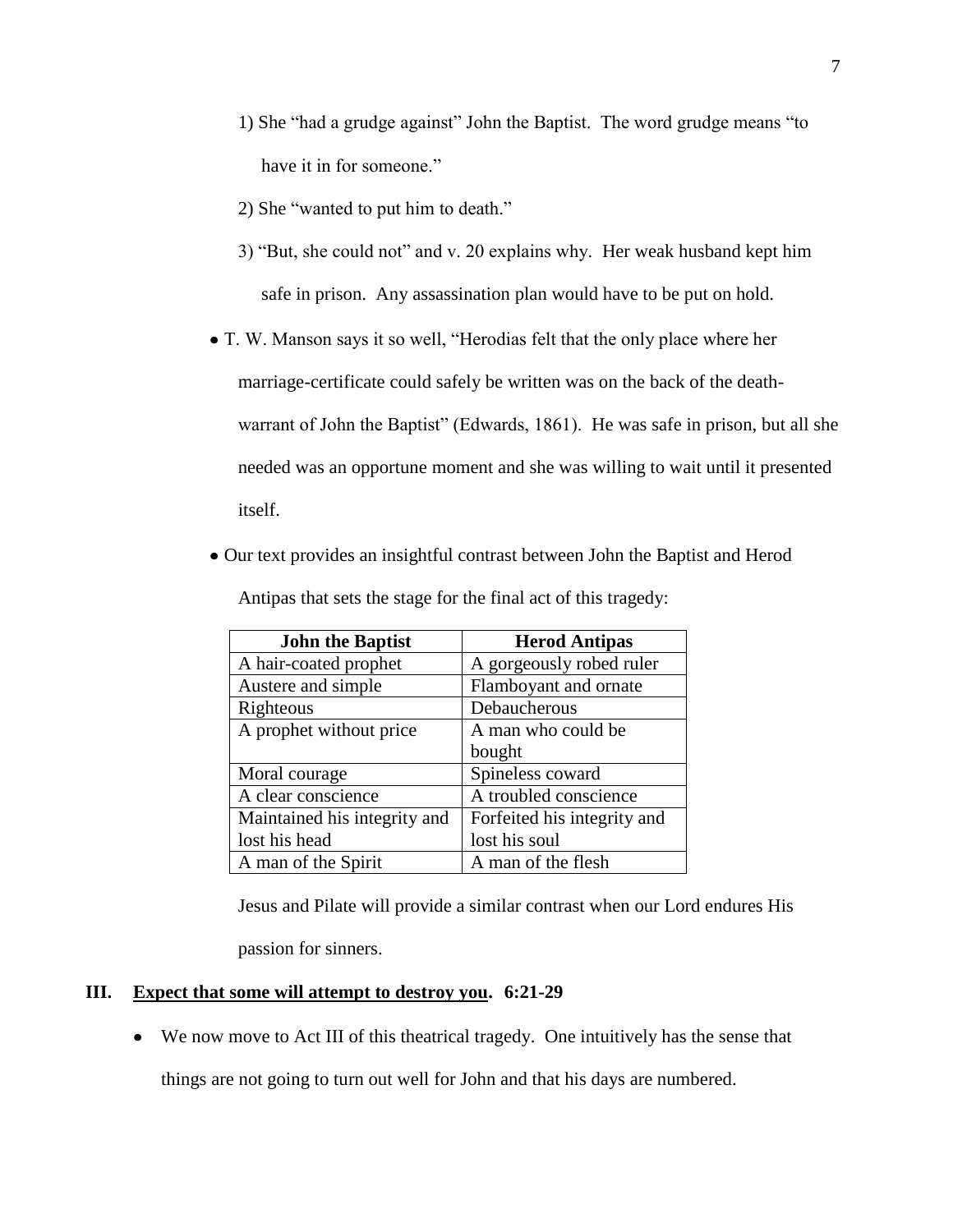- Though often attributed to William Shakespeare, the statement was actually penned by a  $\bullet$ man named William Congreve in a play entitled "The Mourning Bride." The provocative words: "hell hath no fury like a woman scorned."
- $\bullet$ Though she had not been rejected by John as a lover, Herodias had been condemned as a treacherous and adulterous woman by the preaching of this man. John had called her out, and she will now have her revenge. How far she is willing to go to get it is truly amazing.
- It is said that "revenge is best served cold." In John"s case it will be served as his head on  $\bullet$ a platter. Herodias"s power over her wimp of a husband beckons us to remember Jezebel"s influence over weak-kneed Ahab in seeking the death of Elijah and murdering the man named Naboth (1 Kings 19, 21).

## **1) Accept that the ungodly will use ungodly means to get you. 6:21-23**

- An opportunity presented itself. The occasion was a big birthday bash Herod gave in honor of himself! It is interesting to note that the Jews of that day viewed birthday parties as pagan celebrations. Herod, obviously, did not care. The text informs us he had invited the "important people", the "movers and shakers" of his little kingdom. They are identified as his nobles (*NIV*, "high officials"), military commanders and the leading men of Galilee.
- No doubt the room was filled with lots of drinking and a rowdy atmosphere at this stage birthday gathering. The time was perfect for Herodias to hatch her plan to get the head of the Baptist.
- Verse 22, the daughter of Herodias enters the room filled with men. There is little doubt she was sent by her mother. There is little doubt Salome (we learn her name from extra-biblical literature, Josephus to be precise) danced in a sensual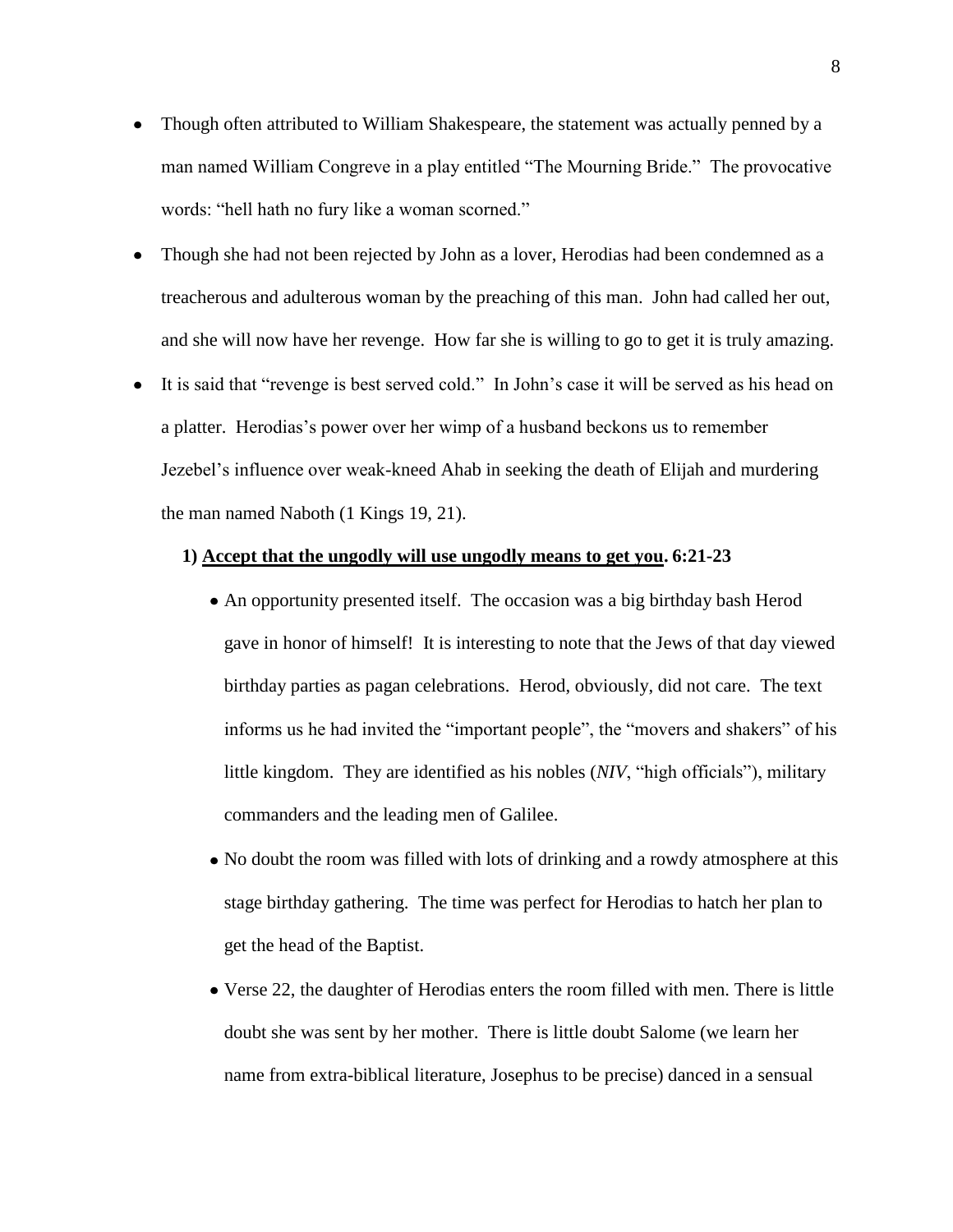and seductive manner that greatly appealed to the lustful desires and passions of this room full of unregenerate, pagan men.

- Most likely she was only in her teens. She was the daughter of Herodias and Philip. Thus she was Herod"s step-daughter and niece! This is how low Herodias stooped. She cared more about the head of John the Baptist than she did the dignity and reputation of her daughter. And, she got what she hoped for.
- Salome's dance pleased Herod and his guests  $(v, 22)$ . In fact he was so moved he said "ask whatever you wish, and I will give it to you, up to half of my kingdom." Parroting the language of Esther 5:2-3, he utters a proverbial saying promising, indeed, binding himself, to a generous gift for her performance.
- The ungodly has used ungodly means to get what she wants, and in God's mysterious providence, she does.

### **2) Accept that the ungodly may get your head on a platter. 6:24-29**

- A courageous prophet is undone and meets his end at the hands of a devious wife, a manipulated daughter and a cowardly king.
- Verse 24 Salome goes to mommy and says "for what should I ask?" The quick and unhesitating response: "the head of John the Baptist."
- Verse 25 "immediately with haste" she goes and says, "I want … at once the head of John the Baptist on a platter." Lit. the object of desire is delivered at the very end of the verse: "I desire that you give me immediately on a platter the head of John the Baptist!" Salome added, it appears, the phrase "on a platter." Like mother like daughter it appears.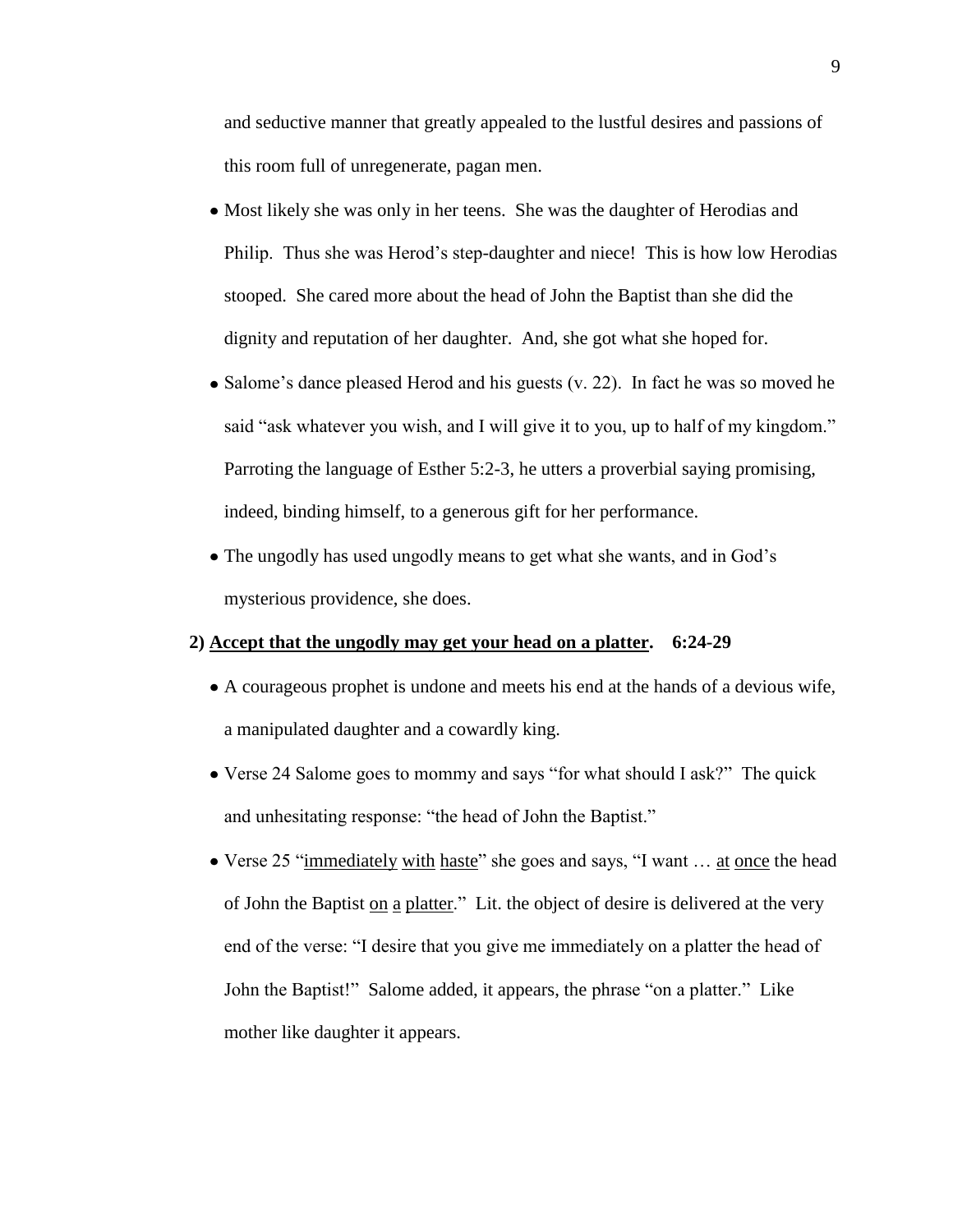- Verse 26 Herod was sad but spineless and he could not afford to lose face in front of his guests.
- Verse 27 Immediately, the executioner is sent and John is beheaded. At least it was quick and painless.
- Verse 28 The executioner  $\rightarrow$  Herod  $\rightarrow$  Salome  $\rightarrow$  Herodias. It's done and John is gone! Note, the girl carries the head to her mother.
- Verse 29 is anticlimactic and sad beyond words: his disciples came when they heard, took his headless body and laid it in a tomb.
- Herod feared displeasing his wife and losing face with man more than he feared God. Pride took him down just like it did Satan and Adam. Herodias feared and hated John because he was right and she knew it. There is no indication she thought he was wrong. He was right, she knew it, and she did not care! John was a nuisance to her conscience and a cancer to her reputation. He had to go. His head on a platter would solve all her problems, or at least she thought so.
- Amazing is it not? John the Baptist was declared by Jesus to be the last and greatest prophet. And yet, he died in his early 30"s, never performed a single miracle, and had a public ministry that lasted only about a year.
- Bad things do happen to good people. Life is often unfair. The righteous do suffer. And yes, sometimes good things happen to bad people. But never forget, God sees. He knows!
- Matthew 14:12-13 record for us the reaction of Jesus to the death of his cousin and friend and forerunner John. "And his disciples came and took the body and buried it, and they went and told Jesus. Now when Jesus heard this, he withdrew